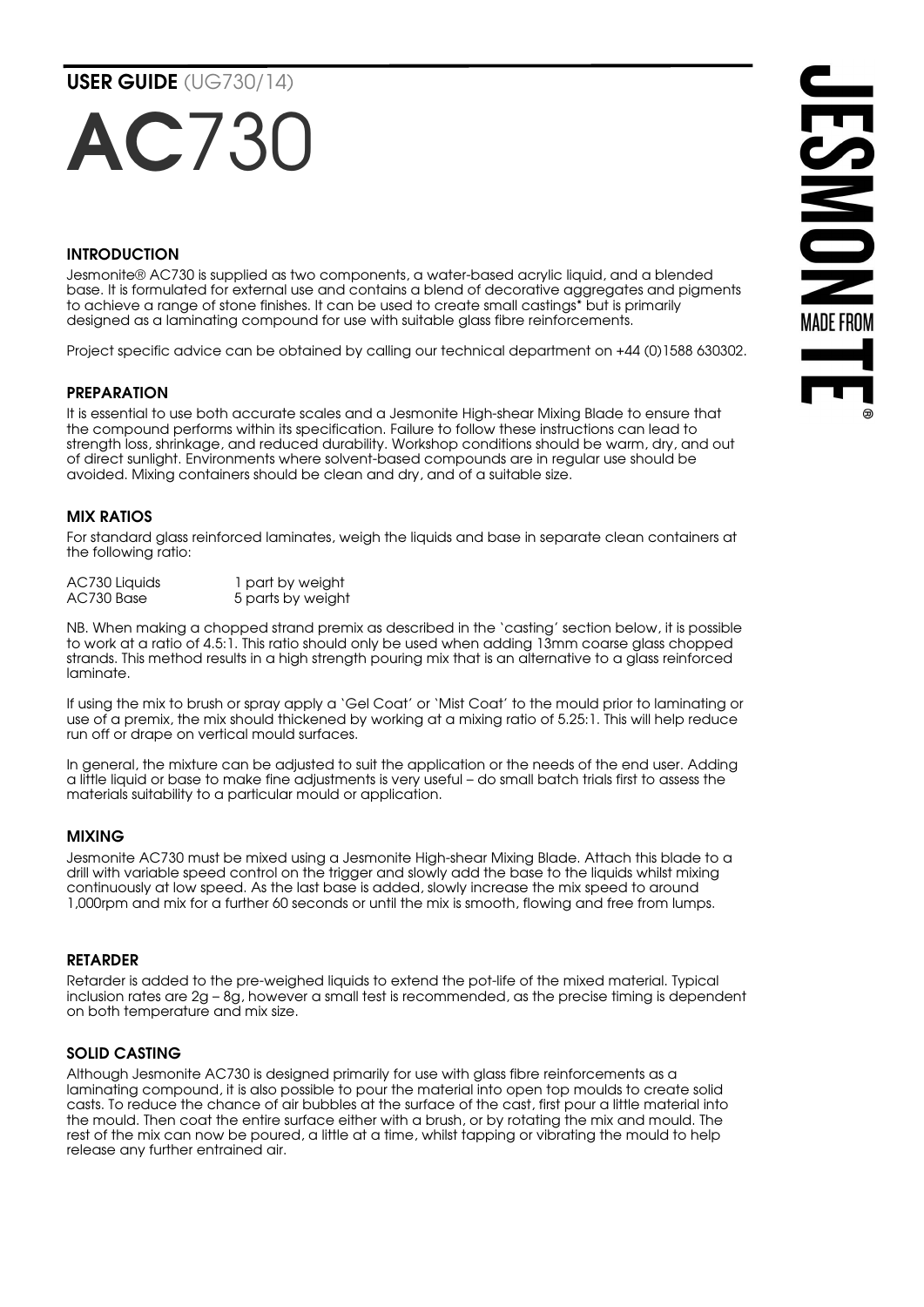#### PREMIX CASTING

To add strength to casts it is possible to add 13mm Coarse Chopped Strands to create a premix. First apply a 1mm – 2mm Gel Coat to the face of the mould. This is applied to stop the glass reinforcements showing on the face of the cast. Allow this to become touch dry, and then pour in the premix. This technique adds significant strength to thinner section casts, and it also simplifies the manufacturing process. Typical premix cast thickness will be between 8mm – 12mm dependent upon size and shape. Further advice on refining these techniques to suit particular applications can be sought from Jesmonite.

#### LAMINATING WITH QUADAXIAL GLASS REINFORCEMENT

Jesmonite AC730 can be used with Quadaxial Glass reinforcements to create laminated panels that optimise the strength to weight ratio. The key to success is to pre-weigh the required mixes, and to cut out the correct sizes of glass reinforcement to suit the mould **before** mixing any material.

First cut two layers of Quadaxial Glass to size and shape. Then apply a 1mm – 2mm Gel Coat or Mist Coat to the mould either by brush or by using a hopper/gravity fed spray gun with a suitable nozzle (approx. 2mm is ideal). Allow this mix to become touch-dry, but not completely dry. You will need approximately 2kg per metre squared per mm of laminate thickness. Typical laminates should be 5mm – 6mm thick, resulting in a panel or structure that will weigh approximately 12kgs/m².

Make a second mix of material, and apply a thin coat of this to wet out the back of the Gel Coat. Lay the first layer of Quadaxial Glass onto the back of the Gel Coat, directly onto the fresh mix. To ensure that all of the glass is fully 'wetted out' with material, pour more material onto the Quadaxial glass, and work the material through the Quadaxial Glass with a brush or a compaction roller. Please note that it is very easy to crack the Gel Coat when working on rubber moulds with a compaction roller, so care should be taken using this technique.

Next separate some of the mix, leaving just enough to wet out the second laver of Quadaxial Glass. Add 3% – 5% by weight of 13mm Coarse Chopped Strands to the separated mix and stir in with a stick (do not use the high shear mix blade as this will shred the chopped strand). Brush this chop mix into the mould and create an even layer of 3mm – 5mm.

Finally apply the second and final piece of Quadaxial Glass, and using the saved material from the second mix, brush through the glass until the glass is thoroughly wetted out. This completes the basic laminating process. Depending on size and complexity, the panel should now be left in the mould for a further 2½ – 3½ hours. It is essential that the material does not exceed 40ºC during the first three hours of hydration. If this looks likely then the cast and mould should be placed in water and the temperature maintained below 40ºC. Placing a sheet of plastic over the back of a panel will retain the moisture. This will ensure that the Jesmonite AC730 hydrates properly, and reduces the chances of any shrinkage or distortion in larger flat panels. When making flat panels it is advisable to create a vertical return edge of at least 35mm, and to laminate ribs into the back of the panel. Box section ribs can be created by cutting 25mm – 50mm square ribs from polystyrene and laminating them into the back of the panel using a bandage of Quadaxial Glass and some more of the mix at the standard ratio of 5:1. This will add strength to the panel without adding any significant weight.

NB. If the panel is to be installed in a public area the polystyrene should be replaced by fire resistant foam.

#### CURING

Jesmonite AC730 achieves over 90% of its ultimate strength in the first 24 hours. Both cast and laminated objects should be kept in a warm, dry environment during this period. They should be racked to allow optimum air-flow and stored in such a way that panels cannot 'creep' or bow under their own weight. Finished products should be packaged only when cured. Care should also be taken when using plastic packaging, particularly in damp storage areas, as this can lead to surface staining and possible water marking.

#### SURFACE FINISH

Jesmonite AC730 is formulated to result in a stone finish. This is achieved either by acid etching, or by grit-blasting. The product can only be acid etched after curing for a minimum of 24 hours. First wet the surface of the panel with water before applying the acid solution. This will reduce the chance of the acid marking or burning the panel where it is first applied. To apply acid etch, the area must be well ventilated, and near a ready supply of clean water. The acid will produce varying degrees of etch from 1 minute through to around 4 minutes. The acid works by removing the surface to reveal the decorative aggregate and pigment in the material. The acid should be washed off with copious amounts of clean water, and the surface padded dry with a clean dry cloth. Once the surface is dry it becomes evident if there are any areas that require a further application. Many acid solutions are available, including brick cleaners, path & patio cleaners, and formulated products such as Scale-Away from Pro-tec (tel: 0121 6807580).